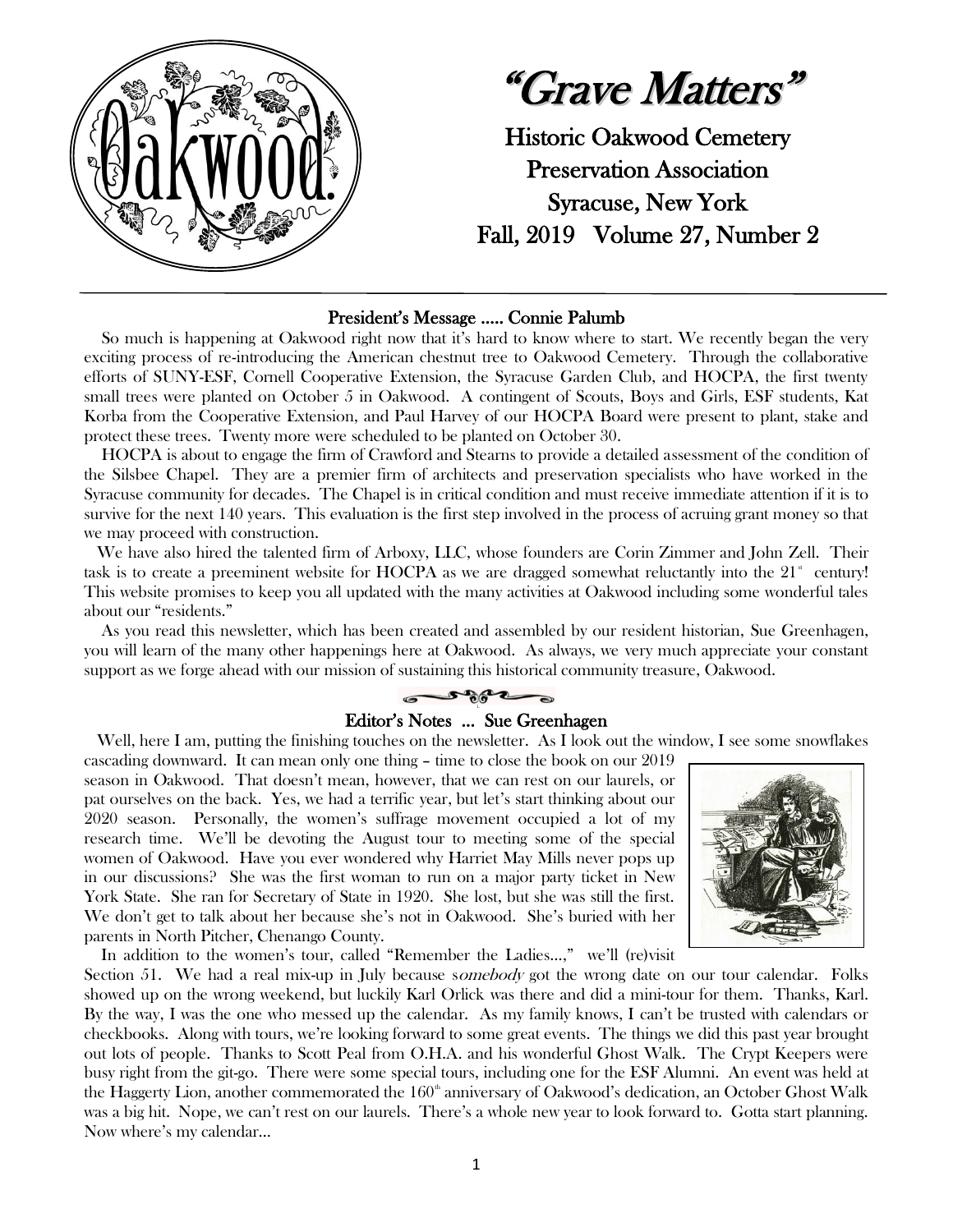#### The Angel of Peace: the Rest of the Story … David Haas

 Pictured at right is the headless angel that sits on the Whitlock family burial plot located in in Section 4 of Oakwood Cemetery. The stone carving was the work of John C. Esser. Esser was born in Germany in 1838 and moved to New York City at the age of 8. While in NYC, Esser learned the trade of sculpting before moving to Syracuse in 1863 to establish a company for that very purpose. It has been written that Esser was the



That stone was carved by Esser at the request of the Carrigan family after seeing the Whitlock burial plot. You can see the comparison of the two stone carvings in the photographs at right.

[Editor's Note] The Syracuse Journal of 23 May 1933 reported that our statue was discovered stolen by cemetery attendants the day before. Police theorized that at least three men using a truck were probably involved since the statue weighed between 400 and 500 pounds and had a 10-foot wing span. The angel





was later found, according to the *Journal* of 3 June, on Stadium Place, under some hedges and "badly damaged."<br>Constant of the some hedges and "badly damaged."



# Captain Austin's Monument – There's More to the Story

 The monument pictured at left is that of Captain Samuel Henry Austin. A classical female figure stands atop a granite pedestal. The figure's right hand rests on an anchor standing at her side. A heavy rope is attached to the anchor. The cut-off rope represents the cessation of life, and although anchors often represented hope, this one also represents the life of a seafarer. Born in 1824 in Rensselaer County, Samuel Austin went to sea at the age of 16. By the age of 25, he was the captain of a large whaling vessel. Always sailing out of European ports, he made eight voyages around the world. In 1862 he retired from sailing and bought the St. Charles Hotel in New York City. He bought a partnership in Syracuse's Globe Hotel in 1867. Captain Austin didn't marry until the year 1885. His hotel partner (and especially the partner's wife) were not pleased that Mrs. Austin was the former Mary Hogan, an Irish immigrant who came to America in 1868. Worse yet she worked as a domestic in local hotels. Apparently their treatment of her was so bad that, in 1887, she initiated a lawsuit against John and Martha Bacon for slander. She sought damages of

\$10,000 (\$280,000 in today's money). She was awarded \$5,000. When the verdict was overturned in the Court of Appeals, a second trial in December of 1888 was held and this time, although she won her case, the award was reduced to \$1,000 (\$28,000 today).

 When Captain Austin died in 1894, Mary had the monument pictured placed in Section 36. She inherited his personal property worth \$9,500 (\$276,000 today). She already had title to their house at 201 Delaware Street. She sold the house in 1907 for \$10,000 (\$272,000). All in all, not bad for an Irish immigrant. Mary died in 1923 and is buried with her husband.



 And how, you may ask, do we know how much money was worth "back in the day," as compared to the value of today's money? One of the best and easiest to use websites is The Inflation Calculator at <https://westegg.com/inflation/>. Just enter the money amount you're looking for, then the year, hit enter, and there's the conversion.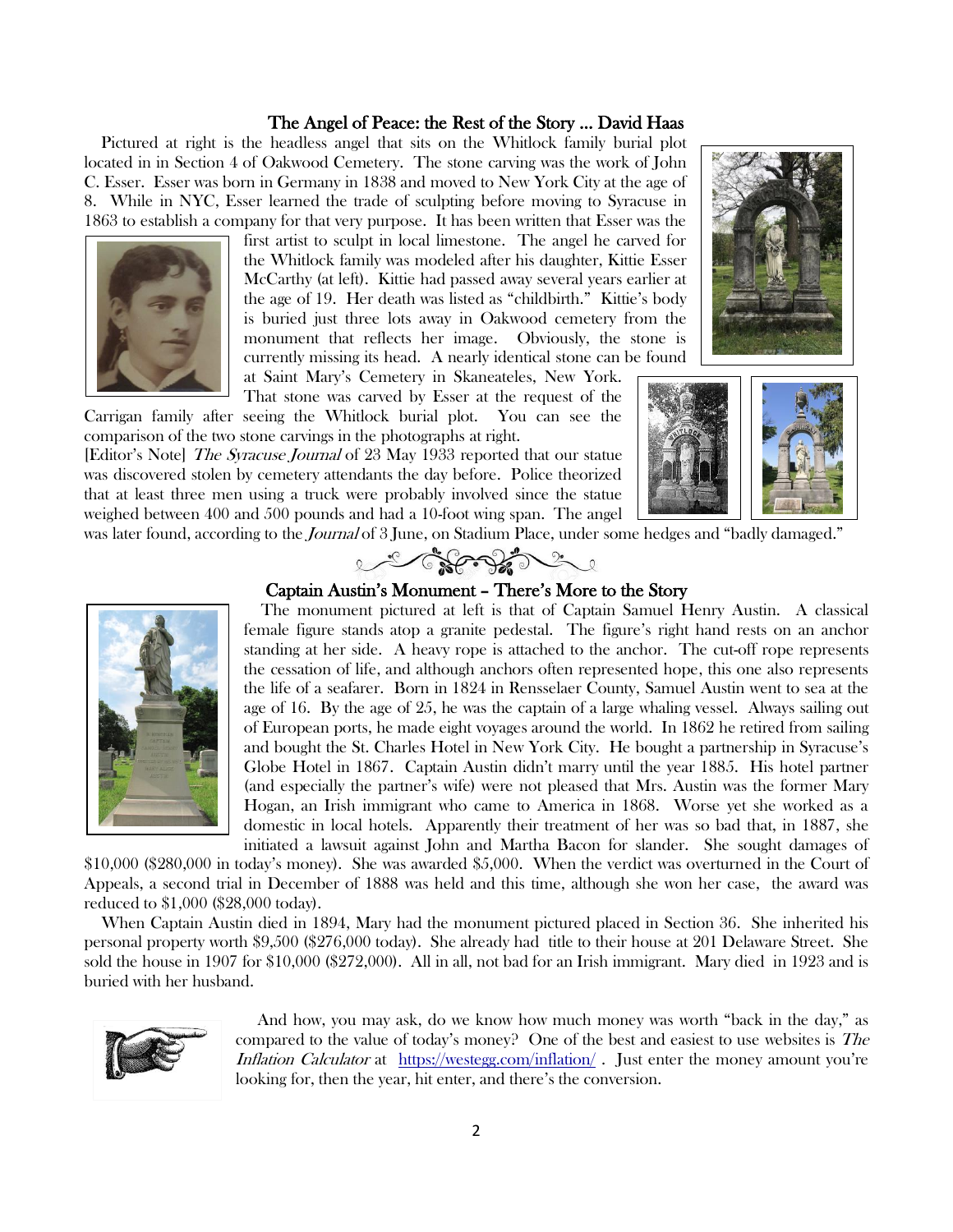#### Frank, Fred, and the Black Hand



 The two men who play a role in this story are Frank H. Blodgett (left), and Fred R. Peck (right). In the early 1900s they were both Syracuse businessmen. Blodgett was born in 1849, began a successful restaurant and bakery business in 1874. In 1879, one of his ads read, "Ladies may patronize this place unattended, and be sure of respectful treatment." He offered leftover baked goods to the "newsies," local paper delivery boys, every evening. He was held in high regard by the citizens of Syracuse.

 Fred Peck, born in 1869, bought into the coal business in 1903, a business he owned for the next 37 years. In 1908, his telephone number

was 487. Also held in high regard by his fellow citizens, he, at his funeral, had the usual six pallbearers, but also 38 honorary pallbearers. So, what do these two gentlemen have in common? In 1906, both of these men, along with numerous others, were targeted by a cadre of criminals known as the "Black Hand." This was a society of Italian criminals that were particularly active in the big cities. With threats of violence, usually delivered in a letter sent to the victim, they extorted money from whomever was frightened enough to pay. On a smaller scale, the Black Hand

was also active in central New York. The *Syracuse Herald* reported on April 17 that Frank Blodgett received a letter ordering him to appear at the entrance to Oakwood Cemetery at midnight with \$500 (\$14,000 in today's money). The letter was decorated with skulls, black hands, blood, and a dripping heart with a dagger through it. The writer included the warning, "We mean business." On April 19, he received a second letter. He had a police escort for a few days but nothing came of the threats. Blodgett dismissed the whole incident as the work of a "shallow-minded" individual. On August 1, Fred Peck received a threatening letter from the



FRED R. PECK

Black Hand. Bring \$150 to the entrance of Fayette Park at midnight, he was told, and give it to a man wearing a white hat. Failure to comply, the letter went on, would result in a terrible calamity, death, torture, and his house would be blown up. Peck turned the letter over to the police who set a trap for the letter writer. No one, however, showed up at Fayette Park where the police were waiting. Frank Blodgett and Fred Peck didn't take the threats of the Black Hand very seriously, and indeed, the local miscreants seemed particularly inept. Others who received letters reacted similarly to this gang's tactics. The extortion racket thrived, however, in New York City, and the Black Hand ("Mano Nera" in Italian) became what we now know as the Mafia.

Frank Blodgett is buried in Section 54, Lot 105, and Fred Peck is in Section 50, Lot 9 of Oakwood Cemetery.



#### **The "Perfect Tree"**

The characteristics of the American chestnut tree make it the nearly perfect tree. It's the largest, tallest, and fastest-growing tree. It's rot-resistant and straight-grained. The chestnuts feed wildlife, people and livestock. In



1919, there were approximately four billion American chestnuts growing in the eastern United States. Then the chestnut blight, Cryphonectria parasitica, hit and the chestnut population was decimated. In an effort to revive the chestnut tree, tree plantings have been held in Oakwood. Various groups have volunteered to plant, stake and protect the new trees. The following is from Katherine Korba of the Cornell Cooperative Extension:

 "We received the 20 American Chestnut trees from the SUNY ESF research project. I've been working with the HOCPA volunteer

group that helps to maintain the cemetery. We've been working together for several years to obtain trees to replenish the tree canopy in Oakwood. Oakwood lost many trees in the Labor Day storm of 1998 that have never been re-planted in full. Many of the trees in Oakwood are reaching maturity and will need new trees in order to have a balanced forest of young, medium and mature trees. As trees come out, we'd like to continue to work with Oakwood Cemetery to replenish the loss."

This is a long-term project, and any help offered will be appreciated. For more information on volunteering, call Paul Harvey at 315-247-4420.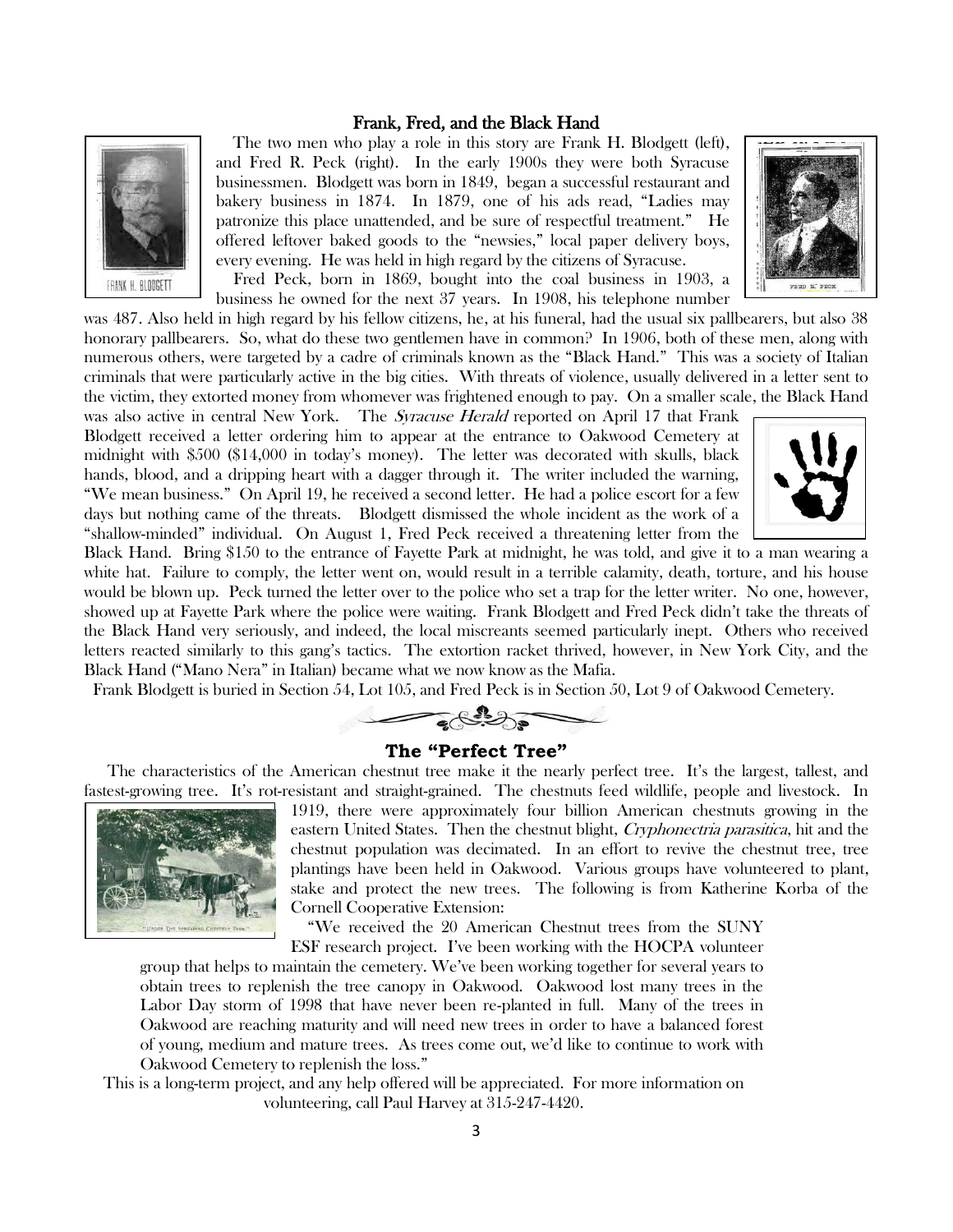

### In the Beginning: Early Oakwood … Diane Medvitz

 In the midst of the rural cemetery movement, a number of local citizens met in 1852 to form a new cemetery under the name "Rural Cemetery Association of the City of Syracuse." Smaller local cemeteries such as Rose Hill on Willow Street and Franklin Park, which is now a parking lot, were either at capacity or in the way of development. A committee wanted the current location but the Jamesville Plank Road was an obstacle and no one would "assume the necessary labors and responsibilities" to make it happen, so without leadership, the idea of a new cemetery was dropped.



 In 1857 subscription papers were adopted but not acted on until a committee was formed two years later with Mayor Elias Leavenworth as the chair. In an attempt to raise \$25,000 for purchase of the land, sixtythree residents pledged amounts starting at \$50. A full ten percent of the total was subscribed to by brothers Horace and Hamilton White. After making arrangements with Charles A. Baker (portrait at right) and Henry Raynor (headstone at left) for the purchase of their farm land, the committee had to deal with the shareholders, directors and residents of the plank road for its removal. Charles Baker was president of the



Jamesville Plank Road Company and aided in procuring the approval of all parties.

The Syracuse Central City Daily Courier covered the establishment of the new cemetery, asking the pubtate rules regarding rural cemeteries were read, officers were elected and twenty names for the new cemetery were presented. These included Memory Vale and Mount Rest, but the top vote getters were Oakwood (15), Oakland (2), Onondaga Rural (1), Mount Memory (1), Wood Lawn (1), and Woodland (1). Given that three fourths of the trees in the cemetery were oak, it was felt that Oakwood was the most appropriate name. It was presented to the committee by Secretary L.W. Hall, whom we believe was Levi Wells Hall, President of the Syracuse Chilled Plow Company. The Courier felt Oakwood compared favorably to Greenwood in New York City and Oakwood in Troy, N.Y.

The *Courier* went on to publish resolutions outlining the cost of lots in the cemetery. The area along the railroad tracks would be denoted third class grounds and would cost 8 cents per square foot. The area on the west ridge temporarily known as section 1 and 2 and two sections to the south of that area would be first- class grounds and cost sixteen cents per square foot. Northwest of the orchard and four circular sections south of them would also be first class. The balance of the grounds would be second class at a price of twelve cents per square foot. A standard lot would be considered two hundred square feet and these lots would be sold at auction the following week. Each successful bidder would have fifteen minutes to select the lot and choose as many contiguous lots as he

would desire. If they waited until May, 1860, the prices would rise to ten, fifteen and twenty cents per square foot. A train of cars left from the depot of the Binghamton Railroad at 10:15 on the day of the sale and carried citizens to the grounds free of charge.

 Unfortunately, due to the "disagreeable state of the weather," only 30-40 people were present to choose lots and the first person to do so was Mayor Elias Leavenworth (right). The average area purchased was 12½ lots costing approximately \$400, which today would be over \$11,786. The earliest purchasers chose lots to the east of Dedication Valley behind the current chapel. Within four months more than seven thousand dollars' worth of lots were sold.

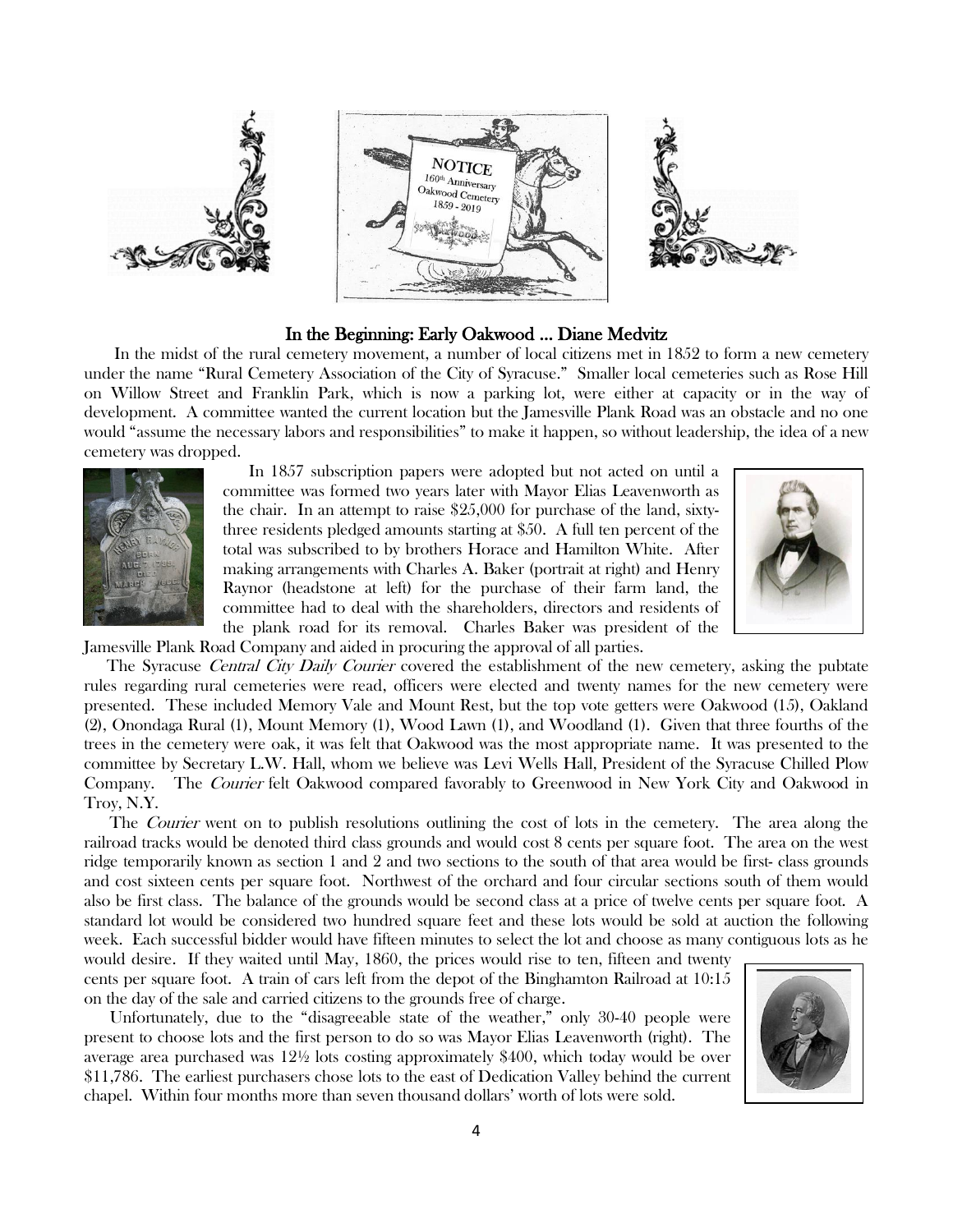As more burials occurred in the cemetery, a means for getting people to the area outside of the city was needed. William Breckenridge began running his omnibus from the Post Office to the cemetery on an hourly basis. Passengers would be picked up at principal hotels. If a family of four or more desired transportation they would be called for at their residence. The cost was ten cents each way.

 In the next few years, Oakwood was mentioned in newspaper articles for some unsavory events. In 1863, Julia Gallagher, a fifteen-year-old girl, was locked up in the Watchhouse (a place with a guard where persons under temporary arrest are kept) after she "maliciously" picked off the top of an evergreen shrub. Although her punishment was not listed, she could have been fined \$150, received six months in prison or both.

 Superintendent George Gardner was adamant in pursuing people that stole flowers from graves in the cemetery. In May of 1870, Emma Briggs and Mary Smith were arraigned, pled guilty and paid fines of five dollars each for the offense. Others were similarly charged but not named in the newspapers.

The most unusual case appeared in an article from the *Buffalo Morning Express* deriding the citizens of Syracuse for being "rigidly righteous and painfully virtuous." In 1865 a husband and wife were visiting the cemetery when they became tired. When sitting down Mrs. B. "put her arm around her husband's waist in an affectionate manner." They were ejected from the cemetery and brought before a Police Justice who decided against the couple. We don't know if they ever returned.

 In 1867 Elias Leavenworth wrote a letter to the editor explaining that the avenues and paths in the new cemetery needed to be identified, and laid out the proposal to name the avenues after trees and the paths for shrubs, vines and flowers. What would not be allowed were the names of persons and places and the final selection would be left to the Board of Trustees. These names can be seen on the maps of the older sections. The Syracuse Central City Daily Courier of 10 November 1859 quoted Leavenworth's words at the cemetery's dedication, "Thus has been



consecrated to the dead, a lovely spot, that will be hallowed by us now living, as the resting place of those who shall have gone before us, and generations yet unborn, as that boundary line which seperates [sic] us and them from the beautiful City of the New Jerusalem."

The 1912 map at left shows the roadway names highlighted in yellow. The Chapel is circled in red.

#### The First Burial in Oakwood

On the  $6<sup>th</sup>$  day of November 1859, Nellie G. Williamson died. The wife of Edwin Williamson, she was only 21 years old. Two days later her funeral was held, just five days after the cemetery had been formally dedicated. The Syracuse *Daily Journal* wrote that Nellie "…was enjoying all the blessings of life, but since, by a fatal accident, she has been called from our midst, to be consigned the first 'lifeless form' which will dedicate this new repository for the dead." Rest in peace, Nellie.

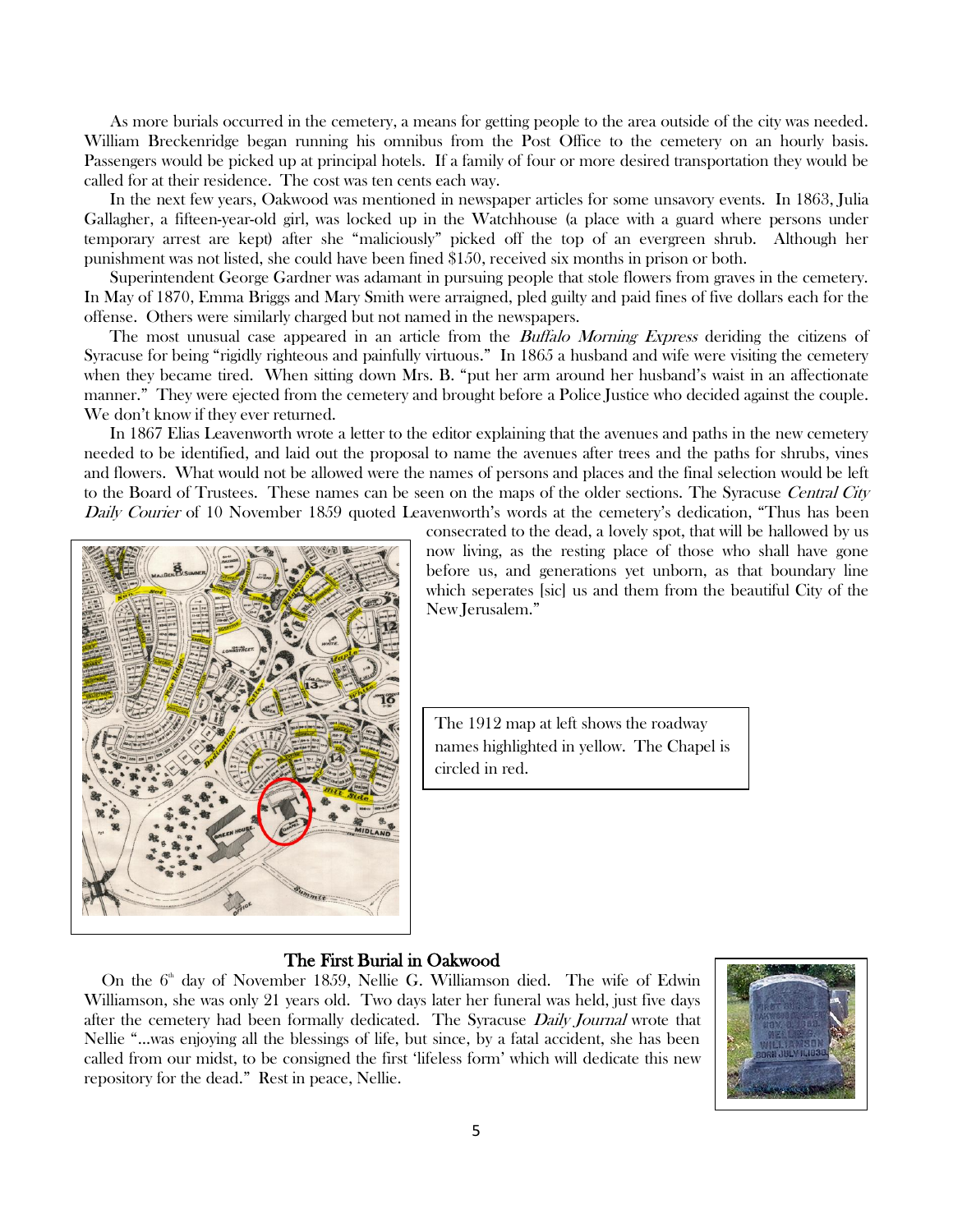## Tales from the Crypt Keepers … Paul Harvey

 The Crypt Keepers are on a tear! This year they have helped refurbish the Haggerty Lion Memorial grove, they have cleared a hillside to prepare for a new entrance from SUNY-ESF to Oakwood, they nearly cleared the Lilac Circle recently rediscovered by HOCPA members and they discovered and cleared twenty graves that had been taken over by an eighth of an acre swath of reeds. They have also flagged and begun to clear several smaller plots, helped Cornell Cooperative, SUNY-ESF and HOCPA in planting the American chestnut trees in the new Chestnut Tree project and are planning with Karl Orlick to re-erect the old F. Franklin Moon tombstone, an 8 ft high memorial that had toppled over in recent years. Moon was dean of the N.Y.S. College of Forestry from 1920 to 1929.

 Started last year, the Crypt Keepers now consist of 15 girls and boys, and several mothers from Girl Scout Troop 10186, Boy Scout Troop #1, and a big new group of SUNY-ESF students whom the college is now naming their official representatives to Oakwood Cemetery.

 Several seniors have joined us and membership is open to any groups, family group or individuals who would like to work with us. Contact Paul Harvey at luludoodah@aol.com or 315-247-4420 for more details.

## Oakwood Cemetery Crypt Keepers at Work







#### Who's Who in Oakwood



 William W. Teall (1818-1899) was a man of many achievements. He had attended school at Cazenovia Seminary, Union College and Yale Law School. In 1839 he passed the bar. In 1844 he was appointed agent to the Onondaga Nation. He was appointed Syracuse

postmaster the following year. He had a lifelong association with Syracuse banking establishments. He rose to the rank of Colonel in the Civil War, serving on the staff of his father-inlaw, Major General Edwin Vose Sumner. His post-war career centered on banks, businesses, real estate, and railroads. When he died on 4 November 1899, the Syracuse Herald

headline was quite unusual (at right). According to A Medical Miscellany for Genealogists, hiccoughs were "...a convulsive catch in respiration caused by a spasm of the diaphragm. At times, continuous hiccoughs were a complication of influenza or encephalitis." Col. Teall, at 81 years of age, suffered his fatal affliction for nearly nine days. He and his wife, Sarah Sumner Teall, are buried in Section 8, Lot 1.



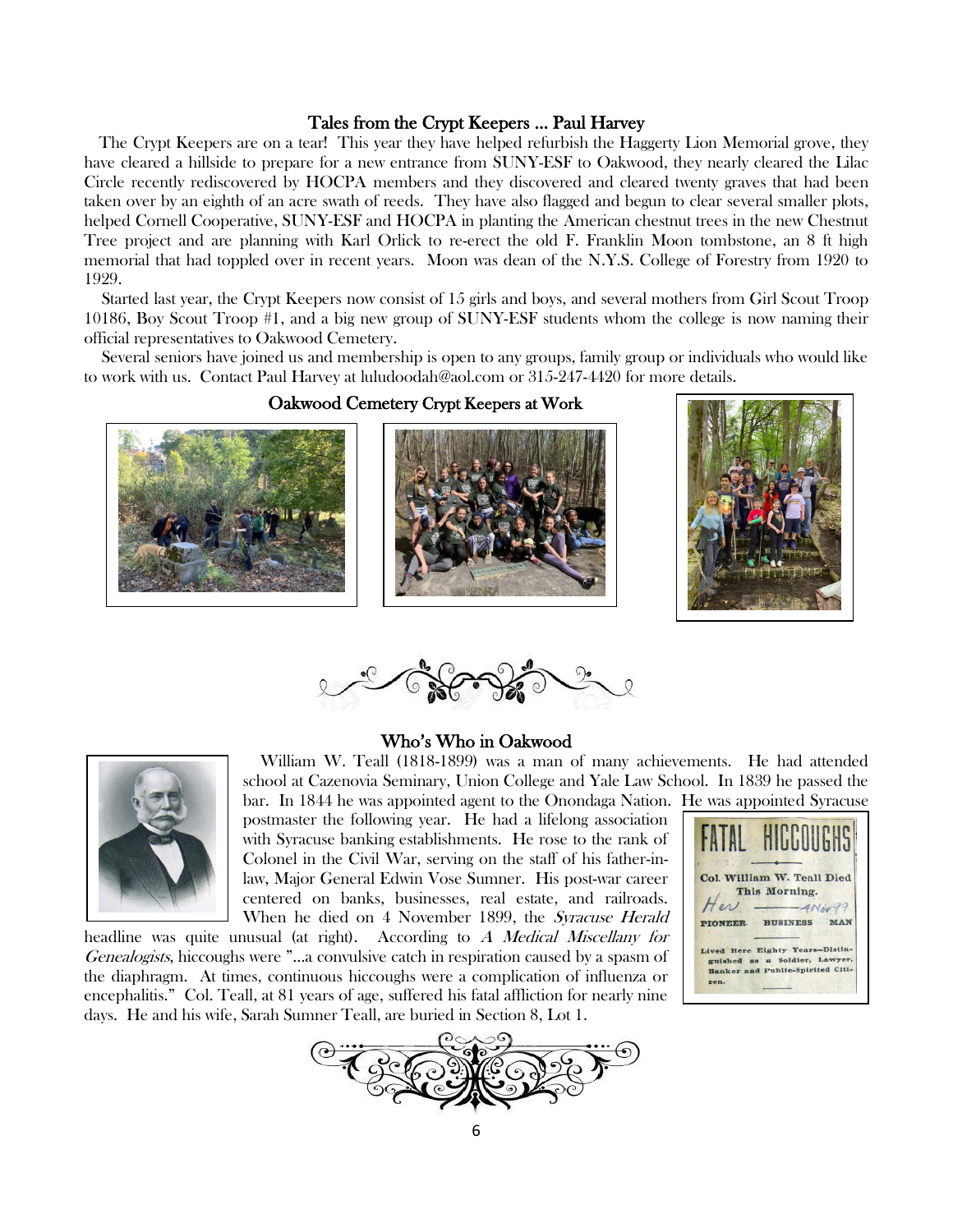## HOCPA Donors as of Fall, 2019 We are most grateful to all our donors for their continued interest and support.

Constance Barrett, J. Thomas & Silvia Bassett, Sherene Baugher, Augusta Baum, David & Elisabeth Beebe, Carol Biesmeyer, Peter & Linda Black, Susan Boland, June Bomberger, Richard Bowman, Barbara Brown, Robert & Kathleen Brown, Mary Buckley, Michael Burns, Joseph & Marcia Caldwell, Laurie Chase, Stephen & Ann Chase, Jeffrey Comanici, George Curry, Linda DeStefano, Eloise Diamond, Steven & Kathleen Effler, John & Anne Endries, Patrica Fergerson, Kathryn Gemmill, Margaret-Rose Gioia, William Goodwin, Sue Greenhagen, Jeanne Greenhalgh, Ruth Pass Hancock, Wendy Happek, Ruth Hotaling, Christian Huddleston, Kristen Hulbert, Maria Jabbour, Allyn & Sue Jones, Paul Kalska, Anne Kemper, Anne King, Russell King, Joan Kitromilis, Carolyn Lawless, Susan LeFever, Gelene Lewis, Alan & Joyce Lock, Thomas Long, Alison Mactavish, Gerald Mager, Cynthia Mahoney, June Mann, Wallace McDonald, Diane Medvitz, Merle Melvin, John & Penny Mercer, Eileen Miller, Sue Millet, Shirley Mills, Francis & Alice Morigi, Elisabeth Murray, Patricia Musengo, Rick Naylor, Jon & Jane Nelson, Onondaga Historical Association, Judith Oplinger, Karl Orlick, Andrea Oshea, Connie Palumb, Dorothy Pease, Mr. & Mrs. William Porter, William Racey, Lisle Rath, David & Linda Rezak, Karen Richards, Barbara Rivette, David Robinson, George & Doris Rodormer, Robert & Tonya Salisbury, Elizabeth Schenck, Shanti Shoemaker, Gary Smith, Daniel & Nancy Smothergill, William & Lillian Smyser, James & Barbara Snell, Diana Staie, Janice Stearns, Nancy Stewart, Syracuse Home Foundation, Peter & Martha Thompson, Neil & Suzanne Thornton, Karen Waelder, Maritia Walper, Marcia Wooster, Marilyn Zaleon.

# Whose Is It?



 Can anyone identify the owner of this beautiful headstone? The clasped hands show the relationship of the deceased to those left behind. They also represent reunion as the two meet again in the next life. The wreath of roses indicates beauty and virtue rewarded. If you recognize this stone, contact Sue Greenhagen at greenhsh@morrisville.edu.





| 1100111.MLMDLM01111_1.01WL |                 |            |                    |
|----------------------------|-----------------|------------|--------------------|
|                            | Renewal         | New Member |                    |
| Family \$25                | Individual \$15 |            | Senior/Student \$5 |

HOCPA MEMBERSHIP FORM

\_\_\_\_\_ Patron \$100 \_\_\_\_ Corporate \$200

Name \_\_\_\_\_\_\_\_\_\_\_\_\_\_\_\_\_\_\_\_\_\_\_\_\_\_\_\_\_\_\_\_\_\_\_\_\_\_\_\_\_\_\_\_\_\_\_\_\_\_\_\_\_\_\_\_\_\_\_\_\_\_\_\_\_\_\_\_\_\_\_\_\_\_

 $\rm Address$ 

\_\_\_\_\_\_\_\_\_\_\_\_\_\_\_\_\_\_\_\_\_\_\_\_\_\_\_\_\_\_\_\_\_\_\_\_\_\_\_\_\_\_\_\_\_\_\_\_\_\_\_\_\_\_\_\_\_\_\_\_\_\_\_\_\_\_\_\_\_\_\_\_\_\_\_\_\_\_\_

Phone **Email**  $\blacksquare$ 

Historic Oakwood Cemetery Preservation Association is a 501(c)3 not-for-profit organization.

Donations are deductible to the fullest extent of the law. Please make checks payable to **HOCPA**, and mail to: HOCPA, PO BOX 15065, Syracuse NY 13215